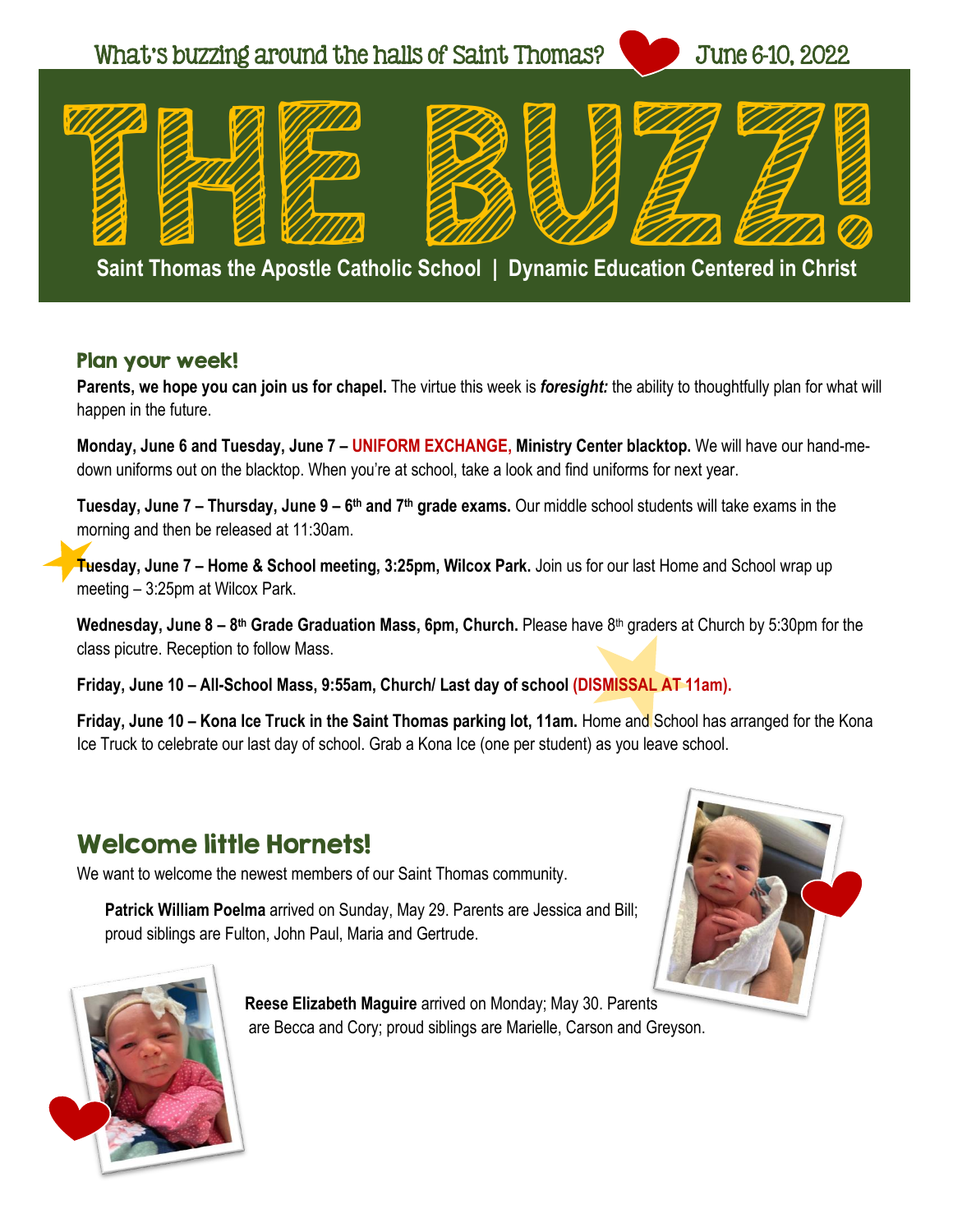#### Check out the lunch menu!

Monday – No school lunch (due to a funeral) Tuesday – Chicken tenders Wednesday – TBD

#### Uniform exchange

Looking for uniforms for next year? We will have tables of uniforms out on the blacktop Monday and Tuesday (June 6-7). Take what you need and drop off what you don't.

# After School Enrichment!

We are planning to partner with Learning Means Fun again next year to provide after school enrichment. Please take a moment to select any enrichment your child(ren) might be interested in in our [After School Enrichment Survey.](https://docs.google.com/forms/d/e/1FAIpQLSff8x6i8UmZAqF-Q8IvId1yrsTjyBW_DjrsT-BGop6lGVTB7w/viewform) We will likely select two or three offers for next year depending on interest.

### Sign up today!

♥ **Parents, volunteer in the lunchroom:** Last chance! Even if you just have an hour to spare, we would love to have an extra set of hands to support our school lunch program. [Sign up to volunteer in our lunchroom!](https://www.signupgenius.com/go/10c0f49aca72caaf4c16-lunchroom)

**♥ 2022-23 fall sports sign up:** GRACEAC will offer tackle football, volleyball, boys soccer, cross country, and sideline cheer for next year's 5<sup>th</sup>-8<sup>th</sup> graders. Additionally, flag football and sideline cheer will be offered for next year's 3<sup>rd</sup> and 4<sup>th</sup> graders. The price for 3rd and 4th grade fall sports is \$95 per child, which parents can pay through TeamSnap during registration. These sports will (tentatively) start the week of August 8.

- 5<sup>th</sup>-8<sup>th</sup> [GRACEAC sports sign up](https://go.teamsnap.com/forms/314220)
- 3rd-4<sup>th</sup> [GRACEAC sports sign up](https://go.teamsnap.com/forms/314224)

#### Home & School news!

**♥ Last meeting and VP needed:** Join us on Tuesday, June 7 for Home and School wrap up meeting! Last meeting of the year is Tuesday, June 7 at 3:25pm at Wilcox Park. Also, we are looking for a Vice President for next year! Please contact Genevieve Boyle at 773-610-6473 if you are interested.

**♥ Home and School fun:** Home and School has arranged for the Kona Ice Truck to be in the school parking lot on the last day of school, 11am-12noon. We will be sponsoring an icee for all students. Students can grab one as they leave and, if possible, pack a picnic lunch and join other Saint Thomas families at Wilcox Park.

♥ **End-of-year service opportunity:** We know this is a busy time of year, but we hope you will open your hearts to another opportunity to help two of the King's Table families we sponsored at Christmastime. These families have children with special needs and are living in poverty; they are so grateful for anything we can do for them. Please look at their lists of needs and wants, and consider helping, if you can. Items need not be wrapped. Thank you!

- Preschool- Grade 3[: https://www.signupgenius.com/go/904084BABAD2EA57-summer1](https://www.signupgenius.com/go/904084BABAD2EA57-summer1)
- Grades 4- 8[: https://www.signupgenius.com/go/904084BABAD2EA57-summer](https://www.signupgenius.com/go/904084BABAD2EA57-summer)